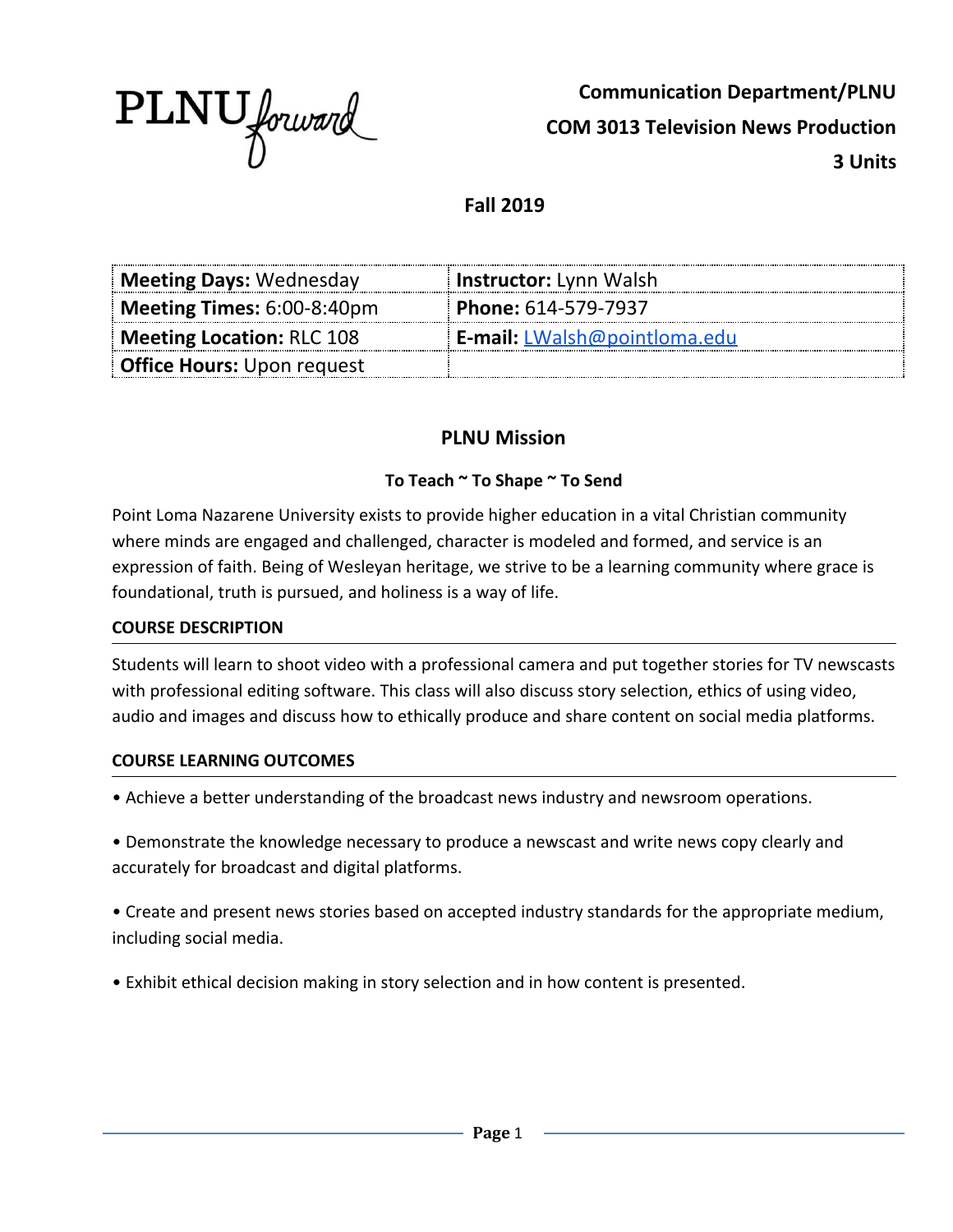# **COURSE REQUIREMENTS**

• When reporting stories or presenting to the class, students must dress as news professionals (no jeans, cutoffs, shorts, t- shirts, hats, etc.). Students appearing on camera during a newscast must wear appropriate attire.

### **ASSESSMENT AND GRADING**

| <b>ASSIGNMENT VALUES*:</b>                                                                                                                                                                                                                                                      | <b>GRADE % SCALE:</b>                                                         |  |
|---------------------------------------------------------------------------------------------------------------------------------------------------------------------------------------------------------------------------------------------------------------------------------|-------------------------------------------------------------------------------|--|
| Weekly Current Events Quiz (4-5 points each)<br>Class Participation (50 points)<br>Social Video Assignment (50 points)<br>Interview Assignment (50 points)<br>Document Video Assignment (50 points)<br>Show Stacking Assignment (50 points)<br>TV News Stories (50 points each) | $A = 90 - 100$<br>$B = 80 - 89$<br>$C = 70-79$<br>$D = 60 - 69$<br>$F = 0.59$ |  |

#### **INCOMPLETES AND LATE ASSIGNMENTS**

All assignments are to be submitted/turned in by the beginning of the class session when they are due—including assignments posted in Canvas. Incompletes will only be assigned in extremely unusual circumstances.

## **PLNU COPYRIGHT POLICY**

Point Loma Nazarene University, as a non-profit educational institution, is entitled by law to use materials protected by the US Copyright Act for classroom education. Any use of those materials outside the class may violate the law.

## **PLNU ACADEMIC HONESTY POLICY**

Students should demonstrate academic honesty by doing original work and by giving appropriate credit to the ideas of others. Academic dishonesty is the act of presenting information, ideas, and/or concepts as one's own when in reality they are the results of another person's creativity and effort. A faculty member who believes a situation involving academic dishonesty has been detected may assign a failing grade for that assignment or examination, or, depending on the seriousness of the offense, for the course. Faculty should follow and students may appeal using the procedure in the university